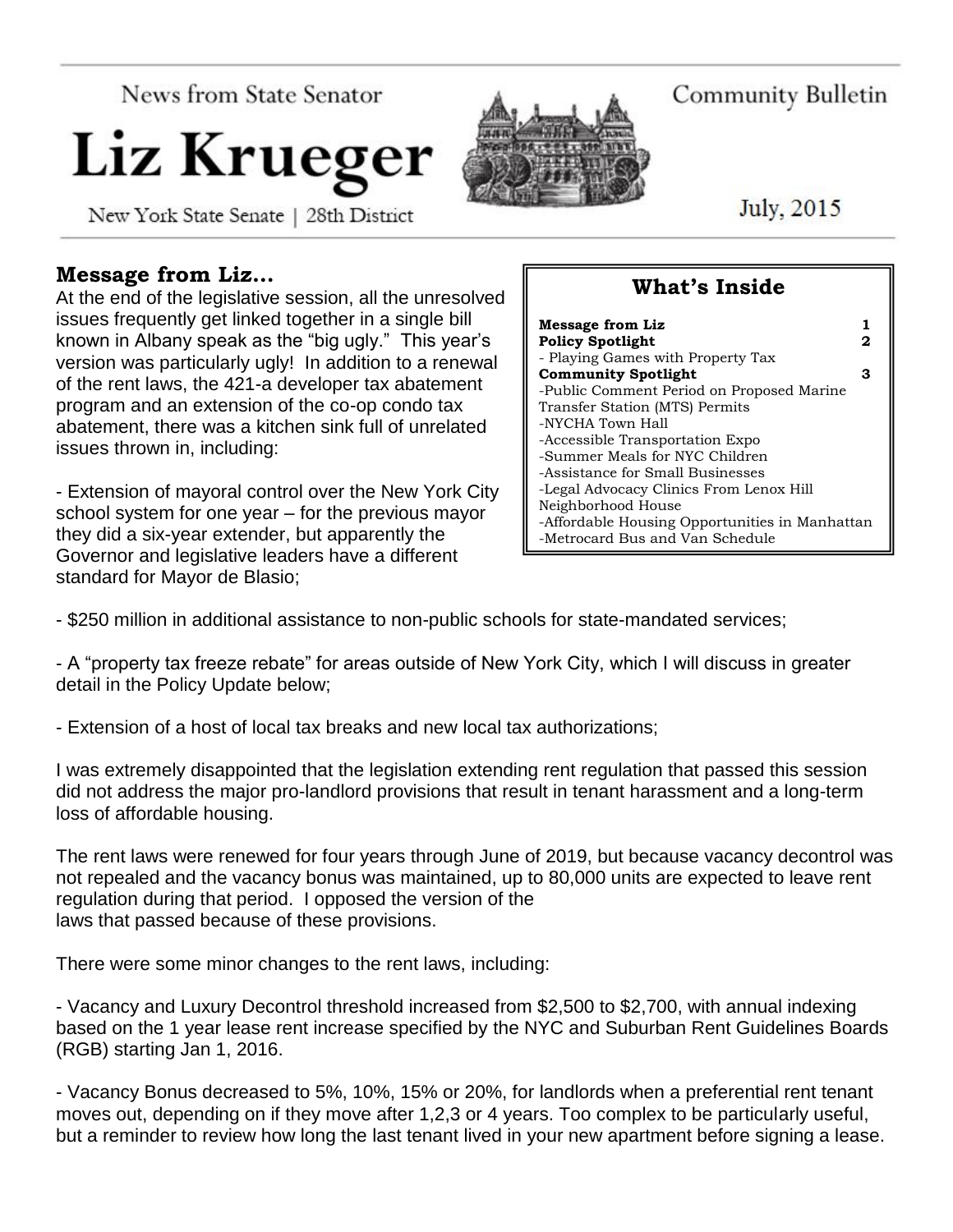-Increased civil penalties for tenant harassment, a change that is unlikely to help tenants because it is so difficult to prove harassment under existing laws.

- Longer amortization period for Major Capital Improvements (MCI's) allowing for smaller monthly rent increases. For buildings with 35 or fewer units, amortization will be stretched out to 8 years and for buildings with 35 or more units to 9 years. This will reduce the monthly per-room MCI charge somewhat. However, the MCI rent increase will still be permanent, and compounded with the base rent.

At least New York City government recognizes the need to preserve affordable housing. Last month, in a historic decision, the Rent Guidelines Board (RGB) voted for a rent freeze for one-year leases and a two percent increase for two-year leases. This is the first time in the RGB's 46 year history that rent-stabilized rents have been frozen, and Mayor de Blasio deserves praise for appointing members to the RGB who recognize the economic pressures so many New York City tenants must deal with. New York City has faced unreasonably high rent increases for far too long. Just one more reason we need to repeal the Urstadt Law that grants control over New York State housing laws to Albany – at least in New York City, tenants have a chance to make their voices heard.

**POLICY SPOTLIGHT**

## *Playing Games with Property Tax*

One of the more outrageous items included in the "big ugly" is a new property tax relief rebate program, which will cost \$1.3 billion annually when fully implemented. In a typically cynical Albany ploy, the first rebate check will come in October 2016, just before the next election. *It does not apply to residents in New York City.*

Even if this was a good idea, such a massive expenditure should be done as part of the budget process, so the fiscal impacts can be evaluated in the context of the larger budget. Governor Cuomo claims that we will have enough revenue this year to cover the cost, but no fiscal analysis was provided to the legislature demonstrating this, and it creates a significant budget gap to close in future years, endangering funding for vital programs.

Furthermore, the way this rebate program is structured is fundamentally flawed. The Citizens Budget Commission did an excellent analysis of some of the problems that is available at [http://www.cbcny.org/cbc-blogs/blogs/expensive-albany-deal.](http://www.cbcny.org/cbc-blogs/blogs/expensive-albany-deal) The gist of their analysis is that the program unduly benefits wealthier homeowners in wealthy suburbs, because the amount of the rebate is tied to STAR benefit levels, which are higher in counties with higher home values. *In addition to New York City being entirely excluded from the benefit, so are renters and businesses throughout the rest of the state*.

There is no question that for some homeowners, property taxes can eat up a significant portion of their income. But tax experts from across the political spectrum have recognized that the way to address this is through a "circuit breaker" model where tax relief is targeted to those for whom property taxes exceed a specific percentage of income. I have long carried legislation that would target tax relief in this way and also include income-based relief for renters, and the Governor called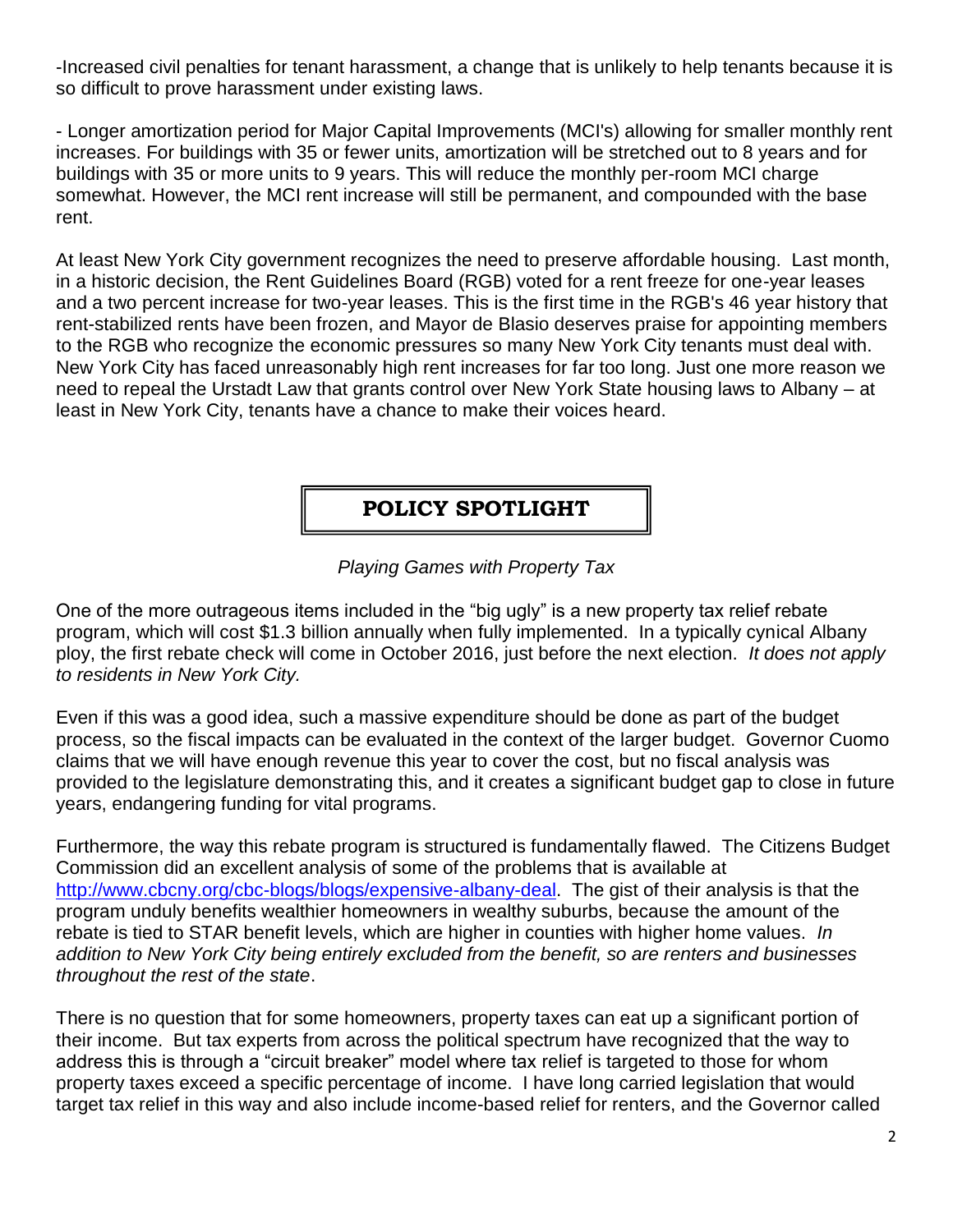for a circuit breaker component in his original proposal. Unfortunately the final deal removed the circuit breaker. While legislators may benefit from playing political games by having more constituents receive their pre-election check, this model of "tax relief" is bad public policy.

## **COMMUNITY SPOTLIGHT**

#### **Public Comment Period on Proposed Marine Transfer Station (MTS) Permits:**

I continue to work in opposition to the construction of the Marine Transfer Station (MTS) at E 91st Street; it poses a host of environmental, safety and quality of life concerns to our entire community. You may remember that I wrote back in January about the pending renewal of the New York State Dept. of Environmental Conservation's operating and construction permits previously approved for the MTS. My colleagues in government and I called for a review of these permits, as conditions in the area have changed dramatically since the initial permits were issued. We also requested that DEC hold a public hearing, following a 30-day public comment period.

**As of Wednesday, June 24th, DEC opened the public comment period through July 24th.** Submission of comments is crucial, as DEC will use these comments to determine whether there is a need for a hearing. This comment period provides an opportunity for those in the surrounding community most adversely impacted by this imprudent and over-reaching project to have their voices heard.

I will be submitting written testimony in opposition to the renewal of these permits. I have numerous concerns over air quality, flood risk, traffic safety, and the safety of children using the Asphalt Green facilities. I urge my friends, neighbors and fellow activists to write individual letters of testimony to the DEC. These letters of opposition are necessary to apply pressure on DEC to hold a public hearing, and this is an integral next step in our fight against the MTS.

Send letters of opposition to:

Mr. Iver M Anderson NYSDEC Region 2 Headquarters 47-40 21st St Long Island City, NY 11101 (718) 482-4997 DEP.R2@dec.ny.gov

Please also feel free to submit a copy of your testimony directly to my office via email at liz@lizkrueger.com.

Comments should be substantive and specific complaints pertaining to the three construction and operating permits which are under review. You can view the DEC announcement of the comment period here: [http://www.dec.ny.gov/enb/20150624\\_reg2.html#262040000700013.](http://www.dec.ny.gov/enb/20150624_reg2.html#262040000700013)

If you would like to review the permits, they are available at the following links: [http://www.dec.ny.gov/dardata/boss/afs/permits/262040000700016\\_r1.pdf](http://www.dec.ny.gov/dardata/boss/afs/permits/262040000700016_r1.pdf)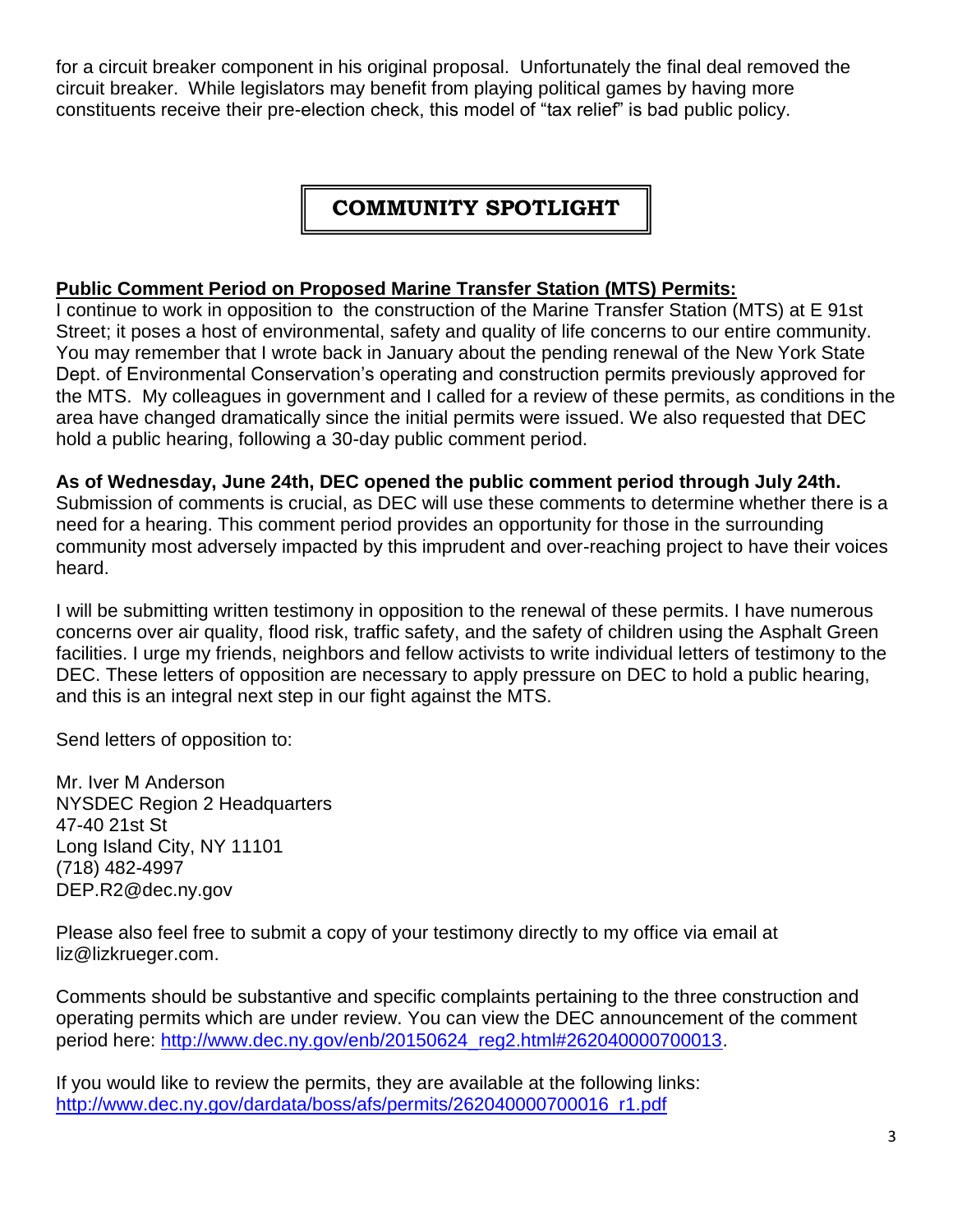#### [http://www.dec.ny.gov/docs/permits\\_ej\\_operations\\_pdf/nycdsnymts.pdf](http://www.dec.ny.gov/docs/permits_ej_operations_pdf/nycdsnymts.pdf)

Please take a minute to review some of my concerns below, which I will also be expressing in my own written testimony:

- Air quality on the Upper East Side and Southern Harlem is among the worst in the City. The continued use of #6 heating oil and traffic congestion contributes to these already unacceptable conditions. Adding hundreds of diesel burning garbage trucks per day and waste to a geographic area already overburdened with contaminants will aggravate the poor air quality already burdening this community. While air monitoring for particulate matter (PM 10) is ongoing at the site, health threats from PM 2.5, which is considered to be more dangerous, remain unaddressed.

- Superstorm Sandy has fundamentally changed the way we must approach construction along our waterfront. During Superstorm Sandy, the area surrounding this site was flooded as much as four blocks in from the East River. Following Sandy, FEMA issued new flood maps indicating apparent danger to the MTS location and situation. According to the new FEMA flood maps, the 91st St. MTS platform will sit more than five feet below the estimated 100 year floodplain, effectively placing the structure in danger and exposing the surrounding community and river to potentially polluted waters. While the first floor of the MTS and its mechanicals have been "waterproofed," DEC needs to examine the fact that nothing has been changed structurally in the MTS plans to protect against such a scenario.

- The surrounding area has seen a sharp upturn in population growth in addition to a significant number of construction projects currently underway, which will further exacerbate the problem.

- The immediate ten block radius surrounding the site is home to five new schools that opened since the original permit was approved.

- First and Second Avenues have seen the implementation of Select Bus Service, which occupy an entire lane, and First Avenue is now also home to a protected bike lane. These changes in the streetscape have altered traffic patterns in the area in the time since the original EIS was conducted.

#### **NYCHA Town Hall:**

Manhattan Borough President Gale Brewer is hosting a NYCHA Next Generation Town Hall on Tuesday, July 14th from 6:00 to 8:00 p.m. at Baruch College, 151 East 25th Street, Room 750. The town hall will provide an opportunity to learn more about NYCHA's Long Term Strategic Plan, its impact on the community, and to give feedback on the plan. To reserve a seat, RSVP online at: NYCHAtownhalls.eventbrite.com or by phone at (212) 531-1609.

#### **Accessible Transportation Expo:**

On Wednesday, July 15th, The Mayor's Office for People with Disabilities and the NYC Department of Transportation will host Access to Independence: An Accessible Transportation Expo. The expo will offer information about accessible transportation options for people with disabilities and older adults. The event will take place from 11 a.m. to 2 p.m. at the Adam Clayton Powell Jr. State Office Building Plaza, 163 West 125th Street. For additional information, please call 311 or visit [www.DOTmobility.nyc](http://www.dotmobility.nyc/) or [www.nyc.gov/ada25nyc.](http://www.nyc.gov/ada25nyc)

#### **Summer Meals for NYC Children:**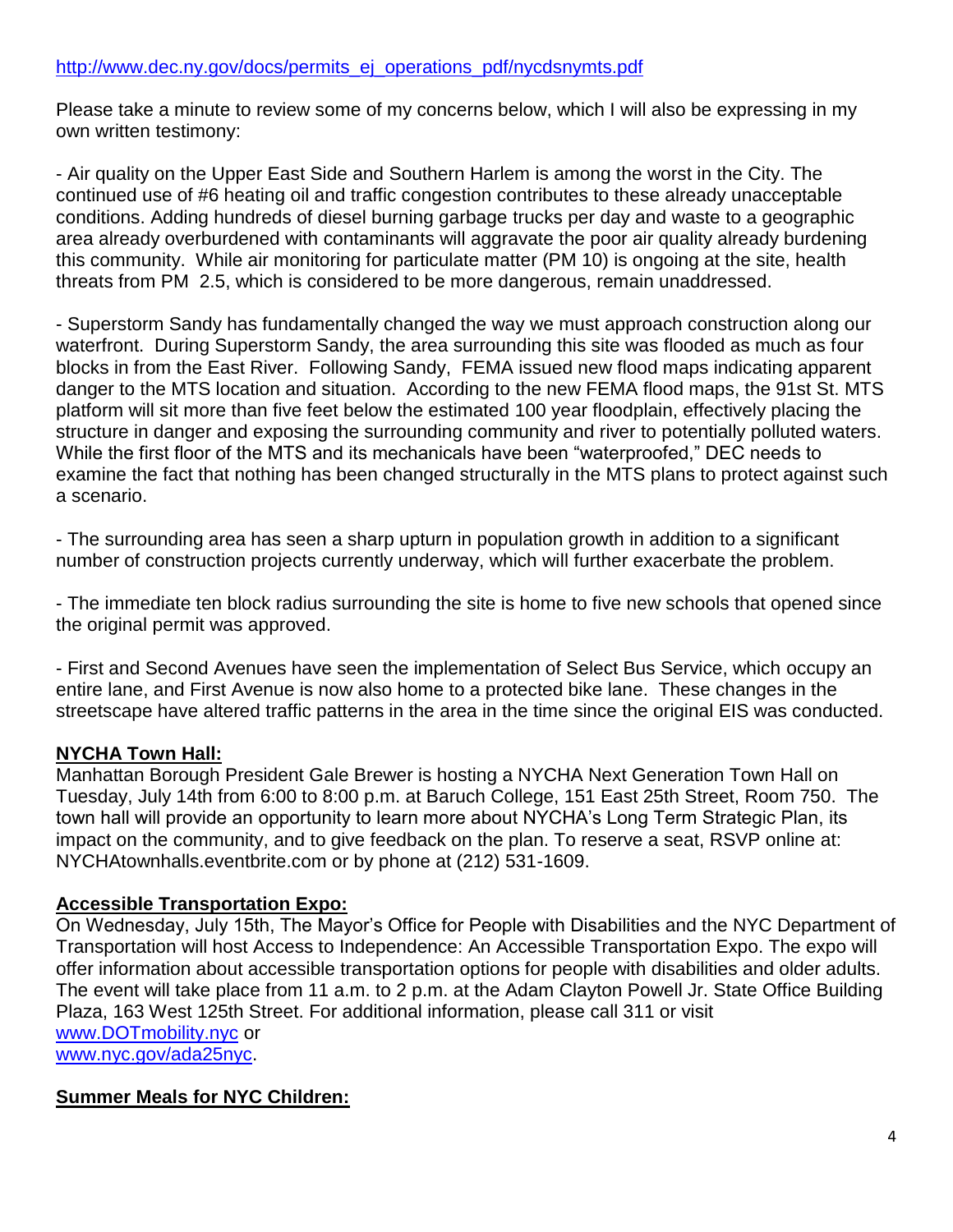The 2015 Summer Meals program, which provides free, healthy breakfast and lunch to children across New York City, began June 27 and runs through September 4. The Summer Meals program will serve children 18 and younger — regardless of New York City residency — at roughly 1,100 locations, including pools, schools, libraries, parks, public housing sites, and community-based organization sites. Summer Meals sites will serve breakfast weekdays from 8:00 a.m. to 9:15 a.m. and lunch from 11:00 a.m. to 1:15 p.m.

This year, the DOE's Office of School Food unveiled a brand new mobile app, which shows all Summer Meal sites and maps those closest to the user, and also provides daily menus. The free app, SchoolFood, can be downloaded on Apple and Android platforms. In addition to the new app, parents and children have many other ways to find nearby Summer Meals locations. Families can call 311, visit 311 online at [www.nyc.gov/311,](http://www.nyc.gov/311) or visit the SchoolFood [\(www.schoolfoodnyc.org\)](http://www.schoolfoodnyc.org/) or Share Our Strength [\(http://www.nokidhungry.org/\)](http://www.nokidhungry.org/) websites. Parents also may text "nycmeals" to 877-877, or visit the Parks Department website [\(http://www.nycgovparks.org/\)](http://www.nycgovparks.org/) for locations of parks and pools.

#### **Assistance for Small Businesses:**

NYC Business Solutions is a set of free services offered by the NYC Department of Small Business Services to help businesses start, operate, and expand in New York City. They offer financing assistance, legal advice, ways to score new business opportunities with the City, recruiting advice, and help with permits and licenses, among other services. You can find out more online at [www.nyc.gov/nycbusiness](http://www.nyc.gov/nycbusiness) or by visiting one of their centers:

Lower Manhattan: 79 John Street, phone 212-618-8914 Upper Manhattan: 361 West 125th Street, phone 212-749-0900, ext. 125

#### **Legal Advocacy Clinics At Lenox Hill Neighborhood House:**

The Lenox Hill Neighborhood House Legal Advocacy Center Offers assistance on a number of different issues. Here is a list of their ongoing programs and clinics:

- **SNAP (formerly Food Stamps) Clinics: Wednesdays from 10am to 1pm at Lenox Hill** Neighborhood House, 331 East 70th Street. First come, first served. Bring proof of identity, income information, utility bill, proof of housing costs, information on any dependents and if you are 60 or over or on SSI/SSD, information on medical costs. For more information, call 212-218-0503 x 3.
- **SCRIE Clinics**: call 212-218-0503 ext. 6 for assistance in applying or recertifying for the Senior Citizens Rent Increase Exemption (SCRIE) program. The SCRIE clinic is open to tenants city-wide. *Please note that due to the volume of calls, it sometimes takes up to two weeks for staff to respond to messages.*
- **Eviction Prevention**: Walk-in clinic, every third Monday of the month, from 10am to 1pm at 331 East 70th Street, for tenants who live, work, or go to school on Manhattan's East Side above 59th Street and on Roosevelt Island.
- **Advance Directives:** volunteer attorneys may be able to assist you with one-on-one counseling and individualized drafting of Advance Directives including Health Care Proxies, Living Wills, Powers of Attorney, and simple, low-asset Wills. If you are interested in being screened for a possible appointment, call the intake hotline at 212-218-0503 ext 4.
- **Health Care Access/Medicare/Medicaid**: call 212-218-0503 ext 3. Find out about Medicare Savings Programs, Medicaid home care, Medicare Part D, Medicaid Spend-down, EPIC and if you are eligible for Medicaid.
- **Medicaid: Is it for you?** Learn about financial eligibility rules and what services Medicaid covers, including care at home: Thursday, April 9, 2015 from 10:00 am to 11:00 am at the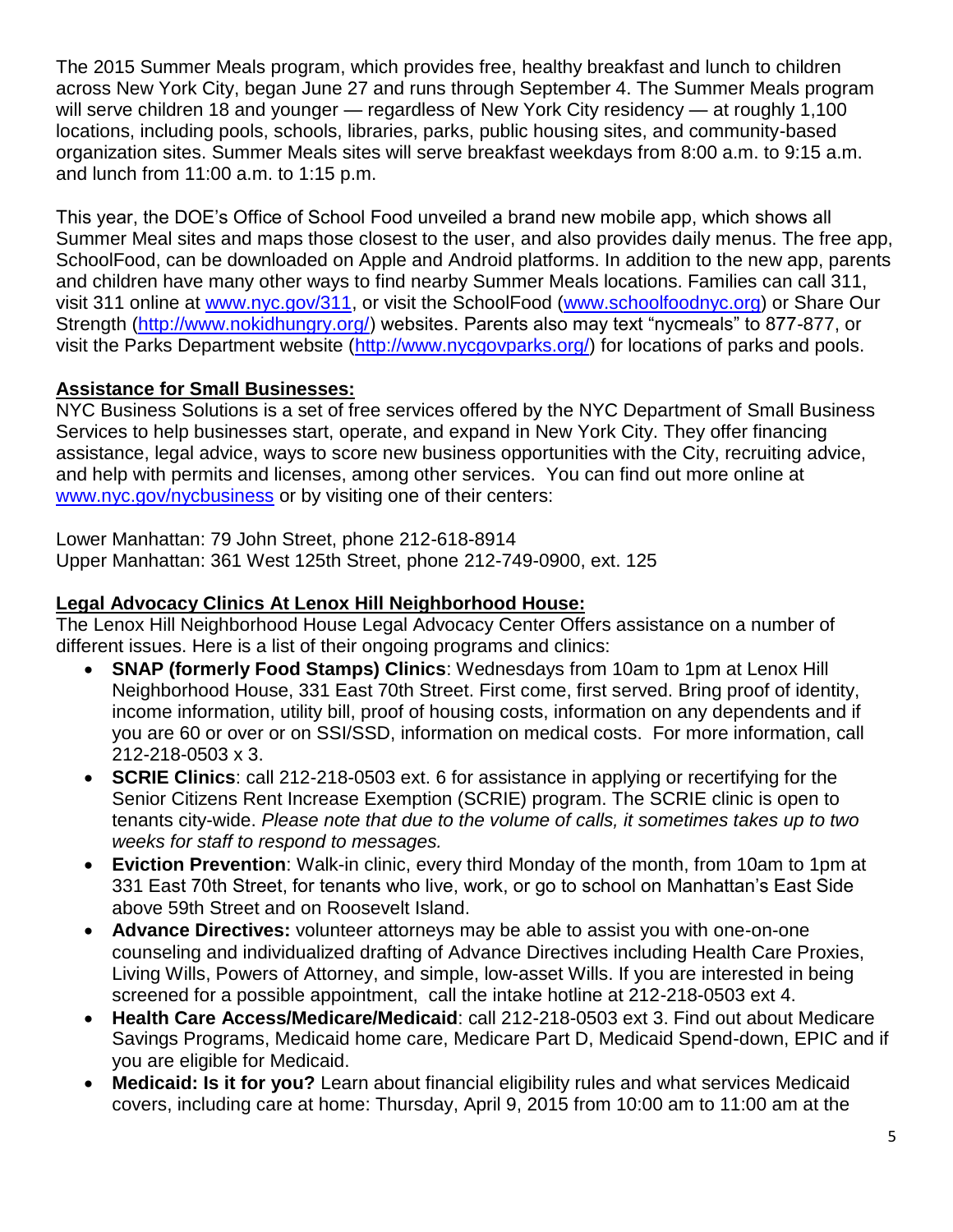Center @ Lenox Hill Neighborhood House, and Monday, April 13, 2015 from 11:00 am to 12 noon at the Senior Center @ St. Peter's Church.

### **Affordable Housing Opportunities in Manhattan:**

**West 42nd Street Apartments** is now accepting applications for 235 affordable studio, 1- and 2 bedroom apartments newly constructed at 605 West 42nd Street in the Clinton neighborhood in Manhattan. Rents for these apartments range from \$868 to \$1124 depending on unit size. To be eligible, applicants must have incomes between \$31,132 and \$51,780, depending on unit and family size. Preference will be given to Community Board 5 residents for 50% of units, mobility-impaired persons for 5% of units, visual- and/or hearing-impaired persons for 2% of units, and City of New York municipal employees for 5% of units. A full description of the building and application process is available at [https://a806-housingconnect.nyc.gov/nyclottery/AdvertisementPdf/172.pdf.](https://a806-housingconnect.nyc.gov/nyclottery/AdvertisementPdf/172.pdf)

Households may elect to submit an application by one of two methods: EITHER online OR by mail. To submit your application online now, please visit NYC Housing Connect at [www.nyc.gov/housingconnect](http://www.nyc.gov/housingconnect) and select "Apply for Housing." To request an application by mail, mail a self-addressed envelope to: West 42 Street Apartments, 357 Broadway, Box 460, NY, NY 10018.

Completed applications must be submitted online or returned by regular mail only to the post office box that will be listed on the application. Applications must be submitted online or postmarked by July 13, 2015. *Applicants who submit more than one application will be disqualified.*

**Lemor Realty Corporation** is now accepting applications for 50 affordable studio, 1- and 2-bedroom apartments newly renovated at 151-155 West 145th Street and 2468 Adam Clayton Powell Blvd. in the Harlem neighborhood in Manhattan. Rents for these apartments range from \$922 to \$1682 depending on unit size and income. To be eligible, applicants must have incomes between \$32,983 and \$94,930, depending on unit and family size. Preference will be given to Community Board 10 residents for 50% of units, mobility-impaired persons for 5% of units, visual- and/or hearing-impaired persons for 2% of units, and City of New York municipal employees for 5% of units. A full description of the building and application process is available at [https://a806](https://a806-housingconnect.nyc.gov/nyclottery/AdvertisementPdf/176.pdf) [housingconnect.nyc.gov/nyclottery/AdvertisementPdf/176.pdf.](https://a806-housingconnect.nyc.gov/nyclottery/AdvertisementPdf/176.pdf)

Households may elect to submit an application by one of two methods: EITHER online OR by mail. To submit your application online now, please visit NYC Housing Connect at [www.nyc.gov/housingconnect](http://www.nyc.gov/housingconnect) and select "Apply for Housing." To request an application by mail, mail a self-addressed envelope to: Lemor Realty Corporation 167 West 145th Street New York, NY 10039.

Completed applications must be submitted online or returned by regular mail only to the post office box that will be listed on the application. Applications must be submitted online or postmarked by August 3, 2015. *Applicants who submit more than one application will be disqualified.*

**Heights 150 Street** is now accepting applications for 20 affordable 1-, 2-, 3- and 4-bedroom apartments newly renovated at 801 St. Nicholas Avenue and 1772

Amsterdam Avenue, in the Sugar Hill neighborhood in Manhattan. Rents for these apartments range from \$861 to \$1341 depending on unit size. To be eligible, applicants must have incomes between \$30,926 and \$68,400, depending on unit and family size. Preference will be given to Community Board 9 residents for 50% of units, mobility-impaired persons for 5% of units, visual- and/or hearingimpaired persons for 2% of units, and City of New York municipal employees for 5% of units. A full description of the building and application process is available at [https://a806](https://a806-housingconnect.nyc.gov/nyclottery/AdvertisementPdf/179.pdf) [housingconnect.nyc.gov/nyclottery/AdvertisementPdf/179.pdf.](https://a806-housingconnect.nyc.gov/nyclottery/AdvertisementPdf/179.pdf)